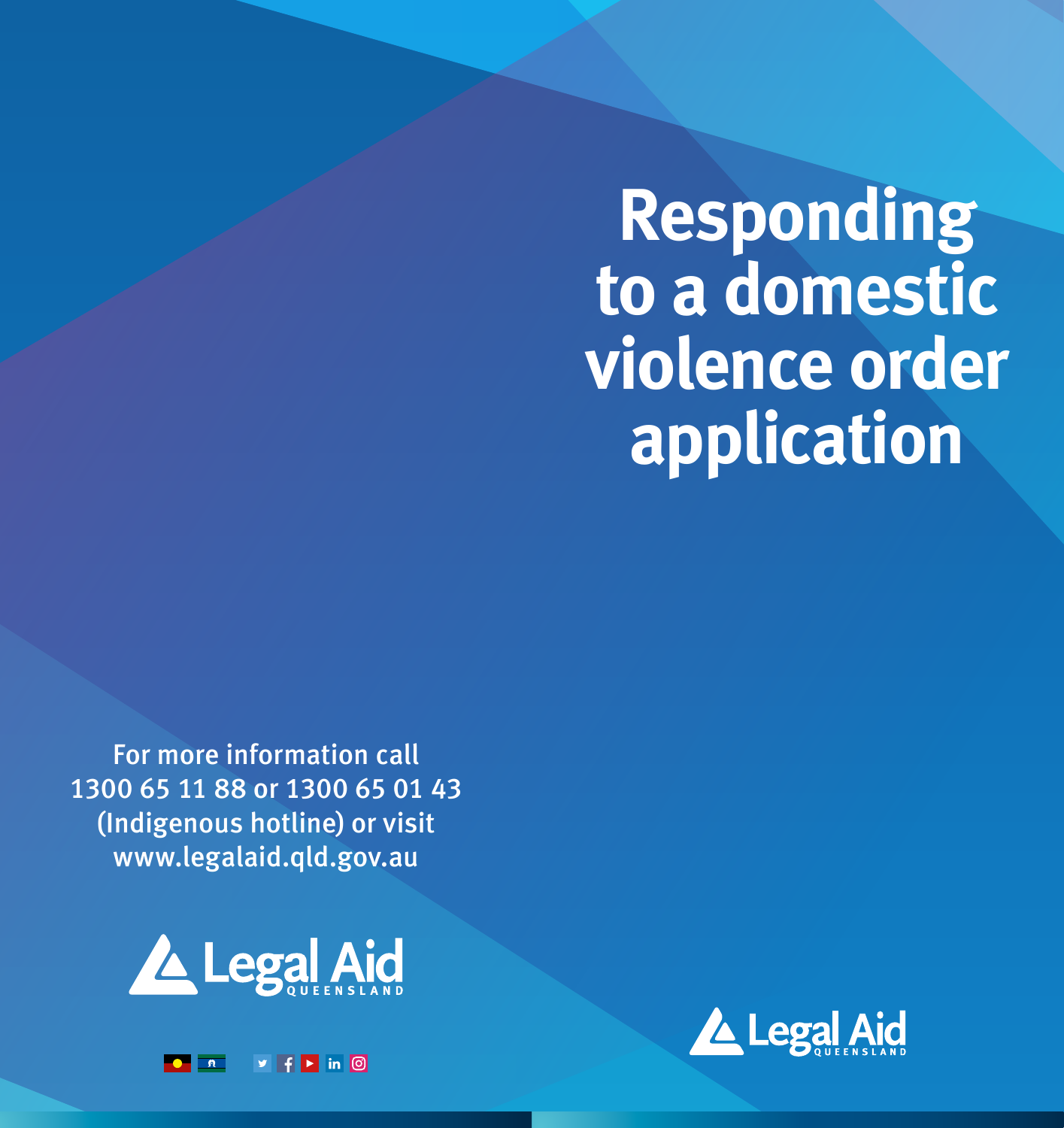If you are served with an Application for a Protection Order (Form DV1), you should attend court. If you DO NOT appear in court, the court may make a domestic violence order in your absence.

**You should get legal advice before deciding whether you agree or disagree with the application, or before asking for a contested hearing.**

### **What are my options in court?**

#### *Option 1. Consent*

Choose this if you agree to a domestic violence order being made against you, or the changes asked for in an application to vary (change) an existing domestic violence order. When asked, tell the magistrate you consent to (or do not oppose) the domestic violence order being made or varied. You can agree to a domestic violence order being made even if you do not agree with any or all of the statements made in the application — this is called 'consenting without admission'.

#### *Option 2. Adjournment*

Choose this if you have not had legal advice. When asked by the magistrate, explain that you need more time to get advice. The magistrate may make a temporary protection order until the next court date. On the adjourned date you must then tell the court if you agree or disagree with a final protection order being made.

#### *Option 3. Contest*

Choose this if you disagree with a domestic violence order being made. When asked, tell the magistrate you are opposing the application, and a contested hearing date will be set. A contested hearing can also be called a trial. For the hearing you will need to prepare and give evidence about why the domestic violence order should not be made. The aggrieved or applicant will also give evidence about why the domestic violence order should be made. **If your matter is set down for a contested hearing, get legal advice immediately.**

### *Option 4. Do nothing and not attend court*

If you do not appear in court, the court may make a domestic violence order in your absence.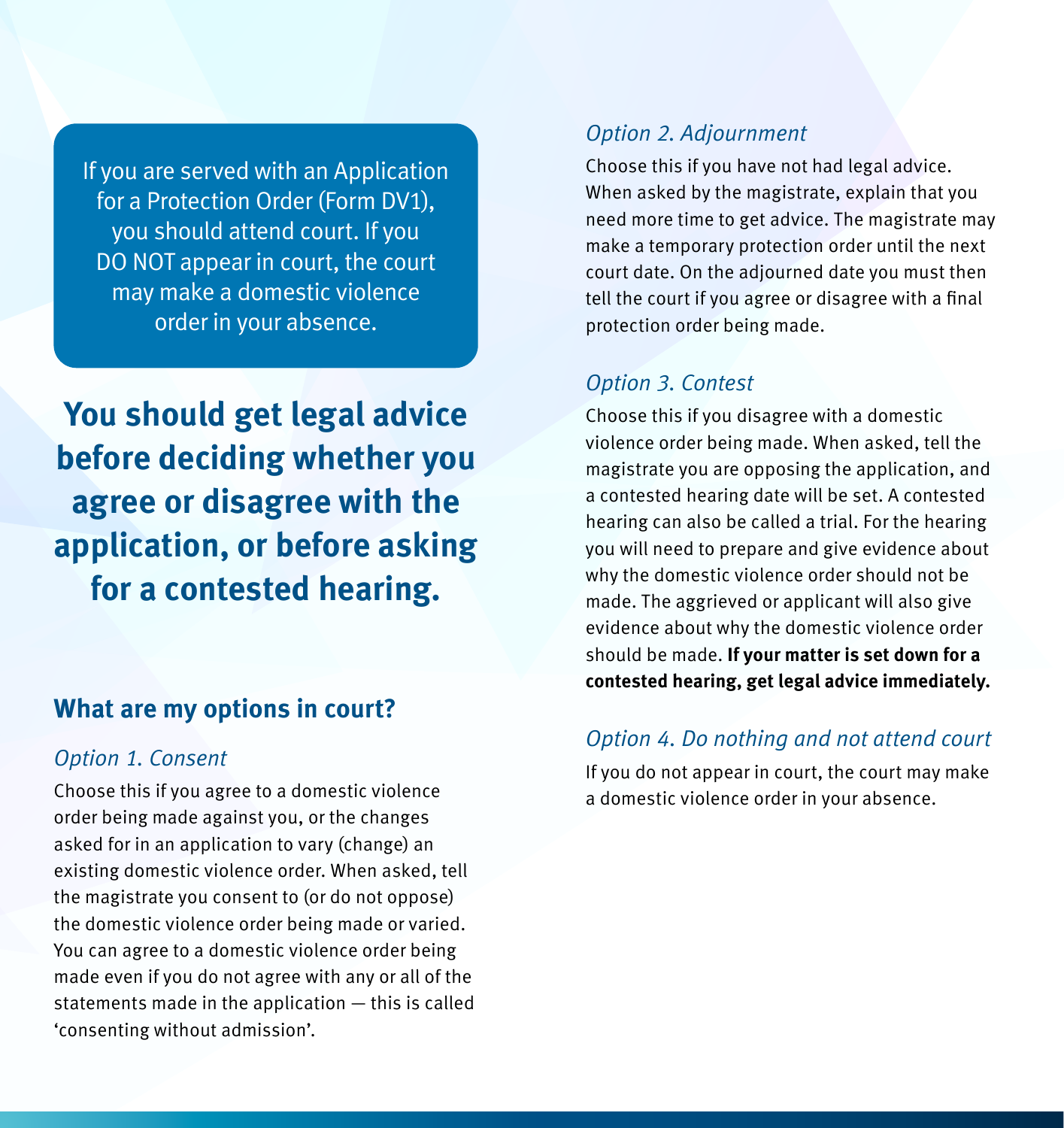### **What conditions can be made in a domestic violence order?**

A domestic violence order puts limits on your behaviour. You must be well behaved towards the aggrieved and anyone else named in the order. The order can also protect children, relatives, friends or workmates if there has been violence or threats of violence towards them.

The other conditions vary from case to case, but could include things to stop you from:

- approaching the aggrieved's workplace or home
- going near the aggrieved, their relatives or other people named in the order, eg you might have to stay at least 100 metres away
- living in the home you share with the aggrieved
- trying to locate the aggrieved
- having any contact with the aggrieved by telephone except for mediation or counselling
- going to places where the aggrieved's children frequently visit, like their school or kindy.

You will need to let the magistrate know if you and the aggrieved have parenting orders in place because the domestic violence order could affect them.

### **Will I get a criminal record?**

Not unless you breach (break) the order. You must follow the terms set down in the order. If you don't and you break the order, the police can charge you with a criminal offence which may result in fines and/or imprisonment.

**Note:** If a domestic violence order is made, it may affect licences and other cards you may hold, including weapons and security licences. Get legal advice.

### **Legal words and phrases explained**

**Aggrieved** — The person who needs a domestic violence order.

**Authorised person** — A person authorised to make an application for a domestic violence order on behalf of an aggrieved. For example, if the police apply for the domestic violence order, a police prosecutor will prosecute the application in court. An authorised person can also be called the applicant.

**Domestic violence –** Domestic and family violence is when you engage in the following behaviour with another person you have a relationship with. It includes if you:

- are physically or sexually abusive, or
- are emotionally or psychologically abusive, or
- are economically abusive, or
- are threatening, or
- are coercive, or
- in any other way control or dominate a person you have a releationship with and cause them to fear for their safety or wellbeing or that of someone else.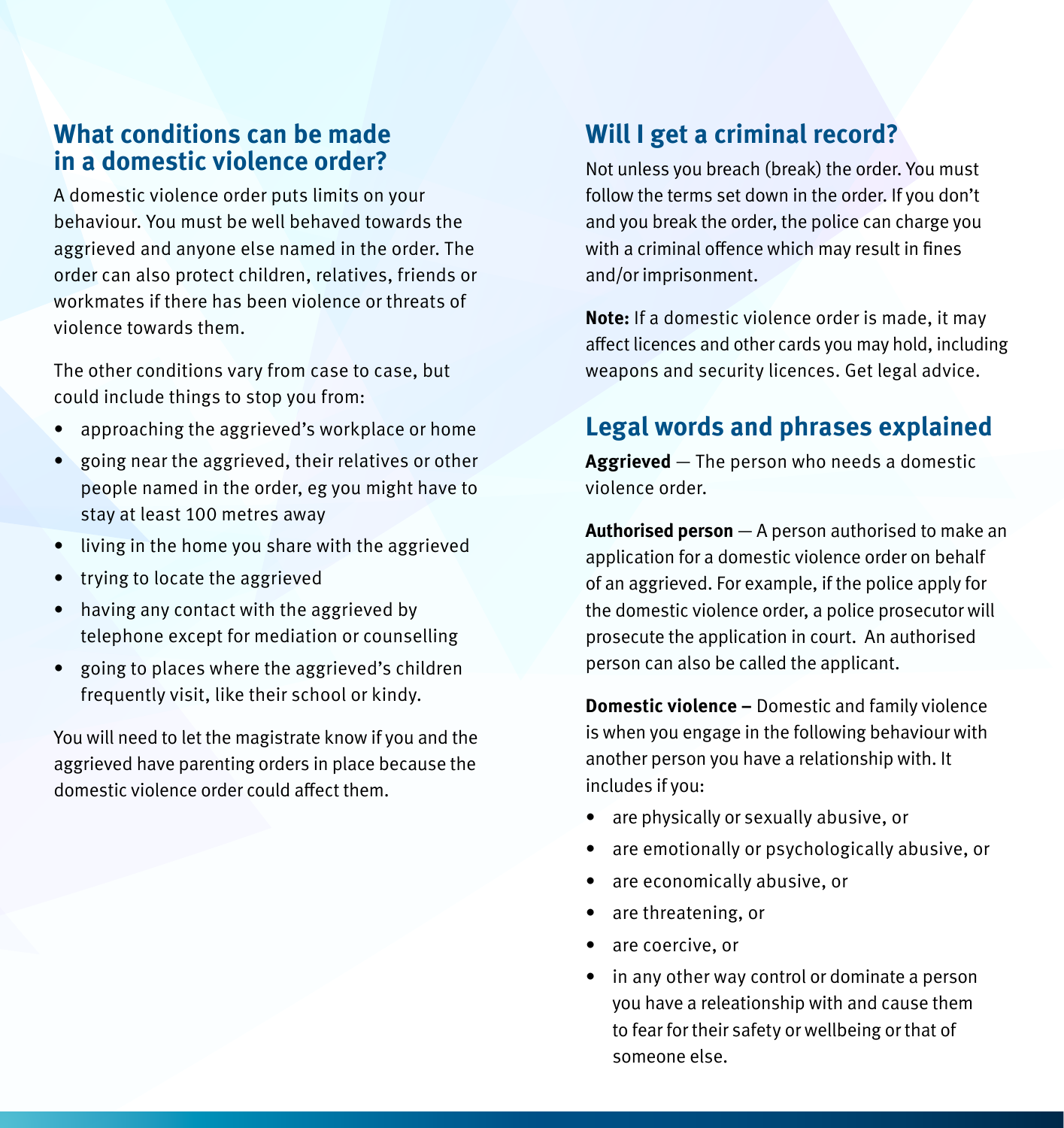**Domestic violence order** — A domestic violence order (DVO) is an official document issued by the court with the aim to prevent threats or acts of violence and behaviour that is controlling or causes fear. The term domestic violence order includes temporary (short-term) protection orders and final (long-term) protection orders.

**Family law exception** — An exception that may be added to extra conditions on a domestic violence order that allows the respondent to have contact with the aggrieved or their child/ren in particular circumstances — this is set out in writing between the aggrieved and respondent or is in line with a court order.

**Hearing/contested hearing** — If the respondent opposes a domestic violence order, or if the aggrieved/applicant and respondent cannot agree about the order's conditions at the mention, you will be given a new court date for a contested hearing. A contested hearing can also be called a trial. At the hearing, the magistrate will hear your evidence about why a domestic violence order should not be made and evidence from the aggrieved or the police about why an order should be made. The magistrate can also hear evidence from witnesses. In most courts, all evidence such as affidavits (sworn statements), photographs, medical certificates/reports, text messages, telephone logs or emails is ordered by the magistrate to be given to the registry and the other party before the hearing. At the end of the hearing the magistrate will then decide whether to make a domestic violence order.

**Mention** — This is a short court appearance held in a closed court  $-$  it is not open to the public. The magistrate will want to know if the Application for a Protection Order (Form DV1) has been served on (given to) the respondent and, if the respondent is present in the court, whether they agree or disagree with a domestic violence order being made. There may be one or more mentions. A temporary protection order can be made at a mention and will last until the next mention date or contested hearing date.

**Protection order** — A final domestic violence order that usually lasts five years.

**Respondent** — If someone has lodged an Application for a Protection Order (Form DV1) against you, you will be called 'the respondent' on the application and in the courtroom. The respondent is the person who is accused of committing acts of domestic violence.

**Temporary protection order** — A short-term domestic violence order that lasts until another decision is made by the magistrate. A temporary protection order may be made if the magistrate adjourns a matter for another mention or if the matter is set down for a contested hearing/trial.

## **How do I apply for legal aid?**

You need to complete an application form, which you can get from our offices throughout Queensland or from our website www.legalaid.qld.gov.au. Your application is more likely to succeed if you get legal advice before you apply.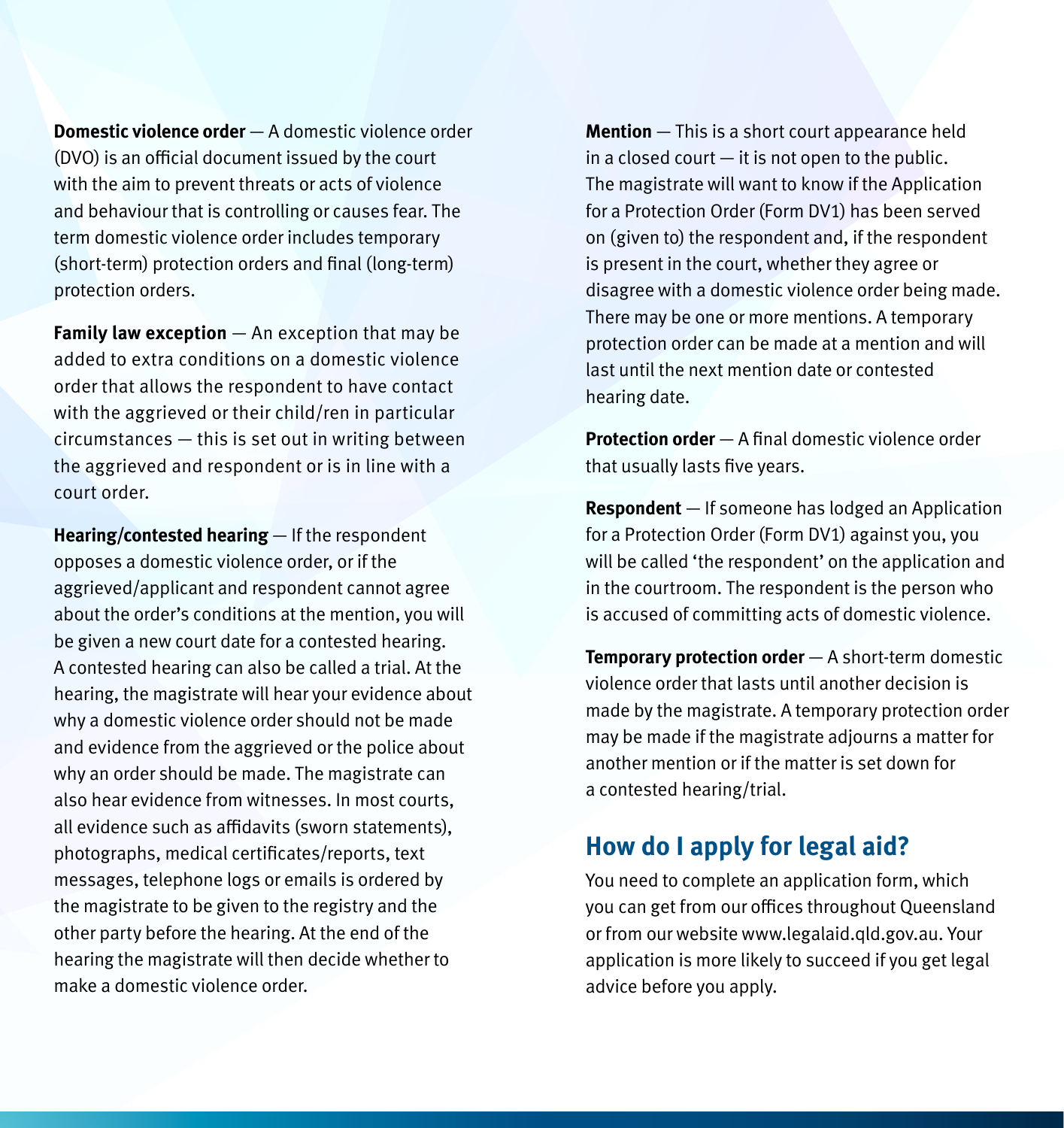## **Can you organise an interpreter?**

Yes. We can organise for an accredited interpreter to help you. If you would like information about domestic violence explained in your language, please phone the Translating and Interpreting Service on 13 14 50 to speak to an interpreter. Ask them to connect you to Legal Aid Queensland. If you are deaf or have a hearing or speech impairment you can contact us using the National Relay Service. Visit www.relayservice.gov.au and ask for 1300 65 11 88 (our legal information line). These are free services.

# **Where to go for help**

#### *Legal services*

#### **Domestic and family violence duty lawyer**

The domestic and family violence duty lawyer is a free lawyer who may be able to help if you're appearing in court to apply for or respond to a domestic violence order.

The domestic and family law duty lawyer may not necessarily appear with you in court (unless you have a specific need), but they can still help you by:

- discussing your situation and available options
- giving you free legal information and advice
- explaining what will happen in court
- helping you with court forms or documents
- helping you complete a Legal Aid Queensland application form
- discussing your eligibility for ongoing representation from Legal Aid Queensland
- referring you to other organisations who may be able to help

• referring you for legal advice, help and representation (if eligible) for related family law and child protection issues.

You don't have to book to see the domestic and family violence duty lawyer, but you should check if they're available at the court you're attending and on your court date. If you need legal help, you should arrive early to the court (on your court date) and ask to see the domestic and family violence duty lawyer.

**Note:** The domestic and family violence duty lawyer can only help on the day you're appearing in court. For example, if your court date is on a Tuesday, you can't get help from the duty lawyer before Tuesday. They can't help if your matter isn't listed in the court on that specific day.

Make sure you bring all your court documents with you. Without them, the domestic and family law duty lawyer can only give you limited help.

Let the domestic and family violence duty lawyer know if you need extra help— for example, if you've experienced domestic or family violence, or you need an interpreter, have difficulty reading or writing, or have a disability.